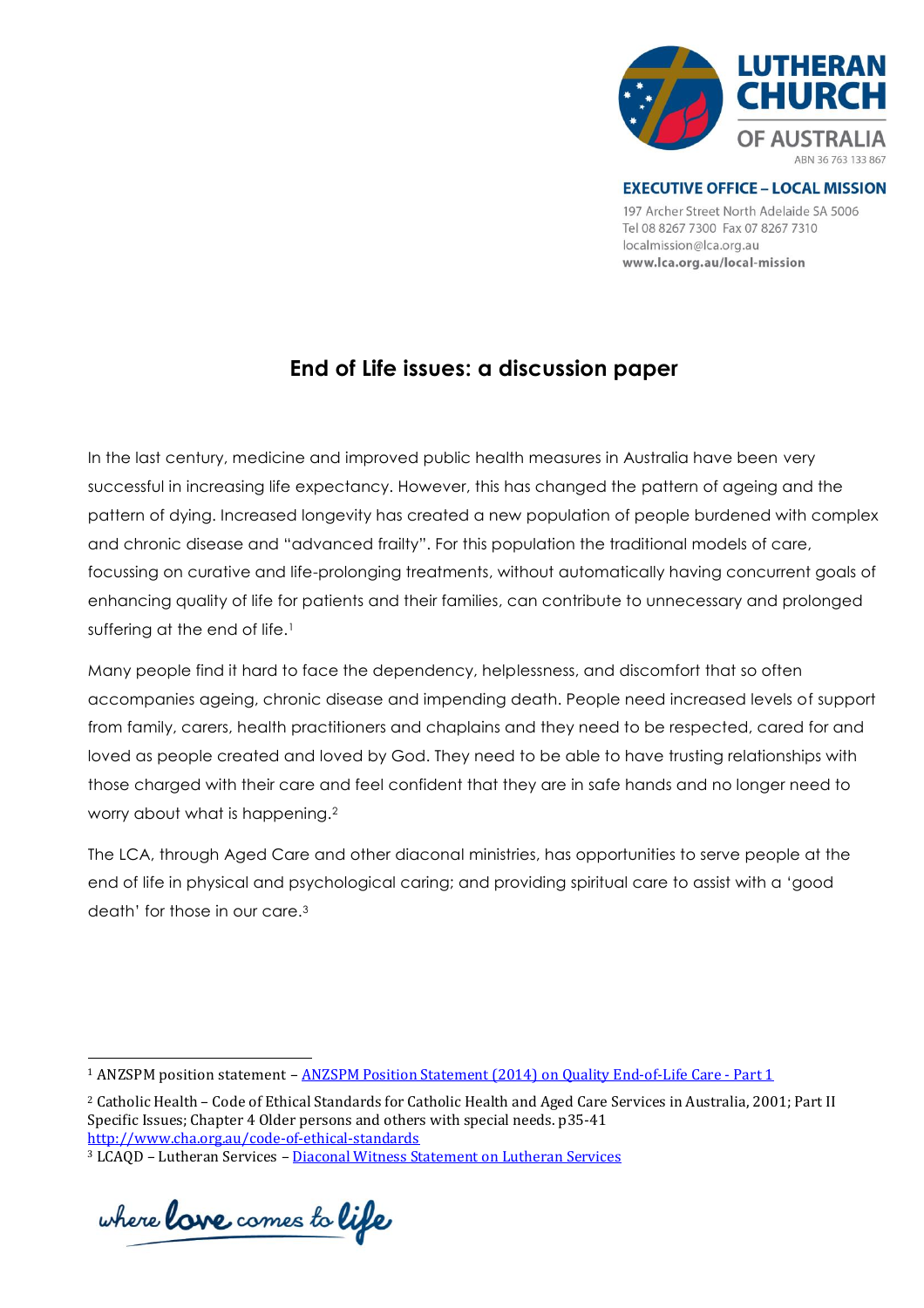### **Advance care planning**

With increased longevity and reduction in unexpected death from infectious diseases, it is more possible to predict, within a small number of years, when death may occur.

Even though the trajectory towards death can be variably predictable, it is important to engage with the process of predicting progress towards death, and advanced care planning can be undertaken for optimum management of this process. Clinical tools have been developed to assist in this process. 4 Advanced care planning is a journey with people and their families, which encompasses starting the conversation; establishing the person's priorities for their life and any goals that are outstanding; discussing values and beliefs; and what will help quality of life; discussing specific details about treatments and symptom management; and documenting the conversation.

There are also legal documentation processes that assist with decision-making particularly as the person may lose capacity. These include having a Will; appointing Enduring Power of Attorney (EPOA) for health and finance; and completing an Advance Health Directive. While Wills and EPOA are beyond the scope of this paper, there is more information about Advance Health Directives in Appendix A.

### **Palliative care**

l

#### *Definition*

Palliative Care applies to non-specialist care and is defined by the World Health Organisation as:

…an approach to care that improves the quality of life of patients (adults and children) and their families who are facing the problems associated with life-threatening illness, through the prevention and relief of suffering by means of early identification and correct assessment and treatment of pain and other problems, whether physical, psychosocial or spiritual. Palliative care also respects the choice of patients and helps their families to deal with practical issues, including coping with loss and grief throughout the illness and in case of bereavement.<sup>5</sup>

where **lave** comes to **life** 

<sup>4</sup> Caresearch – PAtoolkit – A Framework for palliative care in community based aged care patients. [www.caresearch.com.au;](http://www.caresearch.com.au/) and University of Edinburgh – Supportive and Palliative Care Indicators Tool (SPICT)™ April 2016, [www.spict.org.uk](http://www.spict.org.uk/)

<sup>5</sup> World Health Organisation – Palliative Care - fact sheet number 402, <http://www.who.int/mediacentre/factsheets/fs402/en/>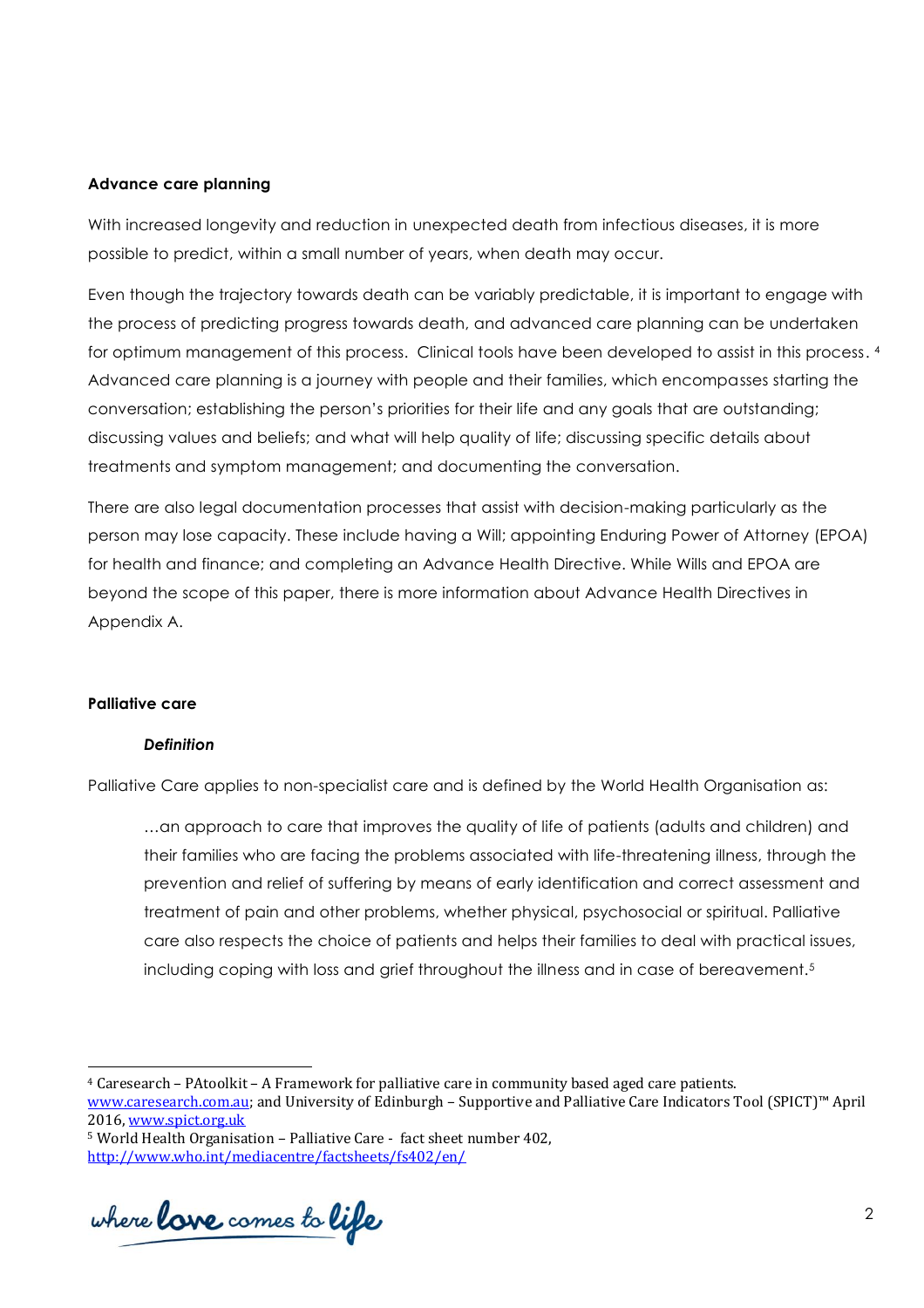Appropriate palliative care is not confined to end-of-life care and can be provided in parallel with curative treatment, having different goals and focus. Palliative care is usually multidisciplinary and it is part of whole-person care that is not disease specific and therefore can be complementary to curative treatment.

"Palliative care is most effective when considered early in the course of the illness. Early palliative care not only improves quality of life for patients but also reduces unnecessary hospitalisations and use of health services. "<sup>6</sup>

Palliative care is never about withdrawing treatment or 'doing nothing'. It requires as much work and expertise as curative treatment but the goals are different. Access to palliative care is considered a human right by the World Health Organisation.

Specialist palliative care is only one component of palliative care service delivery. A sustainable, quality and accessible palliative care system needs to be integrated into primary health care, community and home-based care, as well as supporting care providers such as family and community volunteers.<sup>7</sup>

# **End-of-Life care**

Recognising when a person is approaching the end of their life is essential to delivering appropriate, compassionate and timely end-of-life care. There needs to be rigour in assessment of symptoms including physical, cognitive, psychological, social and spiritual domains. A formal diagnosis of the 'terminal phase' needs to be made so this phase can be managed effectively. Care of the dying should be considered 'urgent care' that is managed by those skilled in this area. It is as important as care for reversible conditions.<sup>8</sup>

When it is recognised that a person has entered the terminal phase, this needs to be communicated to the person, substitute decision makers and families. Uncertainties and ambiguities need to be discussed openly and honestly and communication needs to be on going. This will empower people

<http://www.who.int/mediacentre/factsheets/fs402/en/>

where **lave** comes to **life** 

l <sup>6</sup> World Health Organisation – Palliative Care - fact sheet number 402,

<sup>7</sup> World Health Organisation – Palliative Care - fact sheet number 402,

<http://www.who.int/mediacentre/factsheets/fs402/en/>

<sup>8</sup> Australian Commission on Safety and Quality in Health Care – National consensus statement: essential elements for safe and high-quality end-of-life care[, https://www.safetyandquality.gov.au/publications/national-consensus](https://www.safetyandquality.gov.au/publications/national-consensus-statement-essential-elements-for-safe-and-high-quality-paediatric-end-of-life-care/)[statement-essential-elements-for-safe-and-high-quality-paediatric-end-of-life-care/](https://www.safetyandquality.gov.au/publications/national-consensus-statement-essential-elements-for-safe-and-high-quality-paediatric-end-of-life-care/)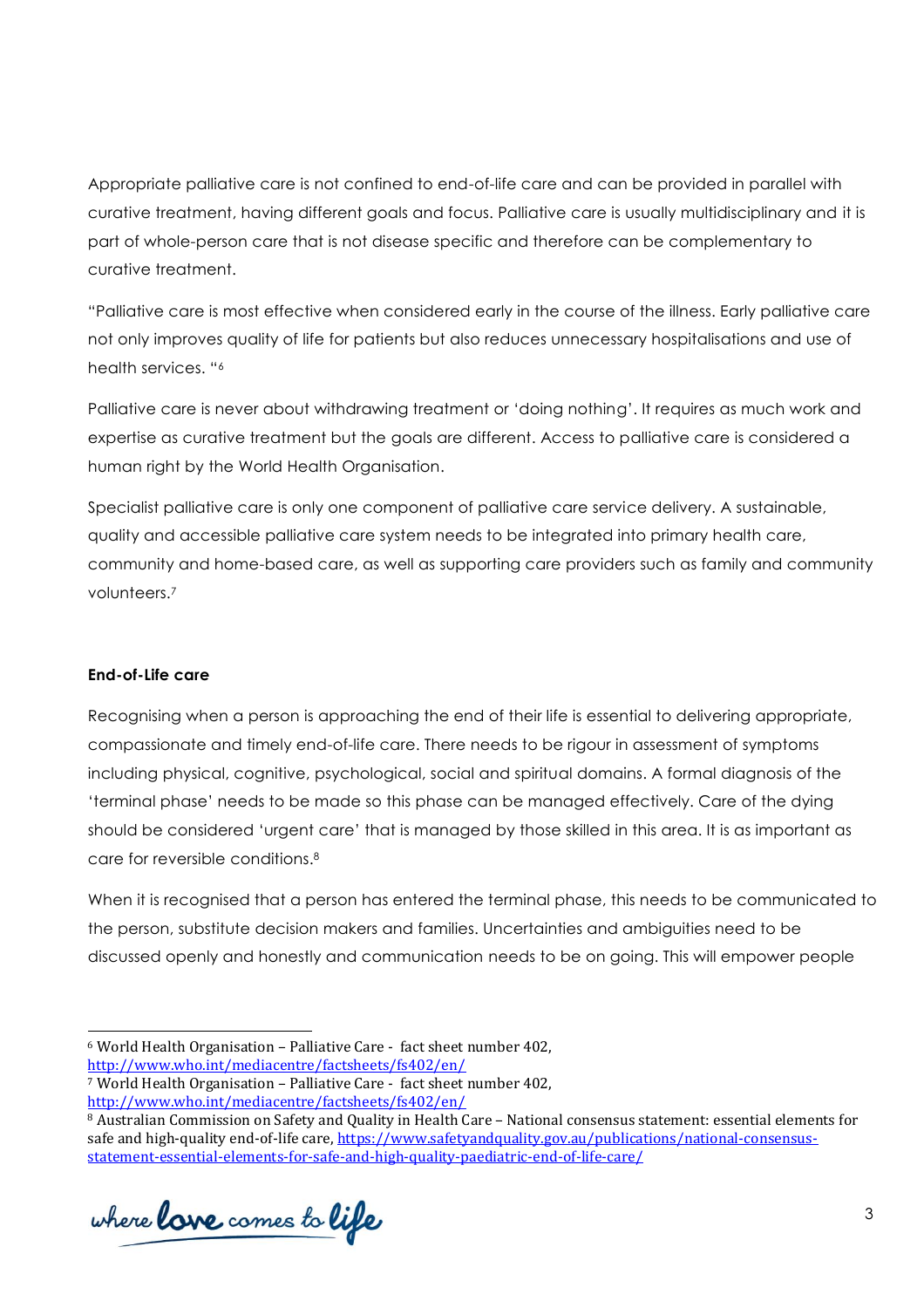and their families to direct their own care, where possible, and express needs and wishes for this phase. Documentation of communications is important for future reference and decision-making.

There are ethical issues that need to be considered in end-of-life care.

- It is important not to harm people approaching the end-of-life by providing burdensome investigations and treatments that can be of no benefit.
- Doctors are not obliged to initiate or continue treatments that will not offer a reasonable hope of benefit or improve the person's quality of life (unless required by law).
- People also have the right to refuse treatments. This may be in advance, formally in an advance health directive or informally in documentation of conversation or consultation with the person.
- Giving palliative care is legal so long as the health professional's intention is to reduce or relieve a patient's pain and suffering, not hasten death. This is the case even if the health professional knows death may be hastened by providing palliative care. This is known as the 'doctrine of [double effect'.](https://end-of-life.qut.edu.au/?a=548149#548149) However the majority of interventions given in end-of-life care by skilled health care teams neither hasten nor obstruct the person's natural dying.<sup>9 10</sup>

Care of the person and their family extends beyond death. Respectful treatment of remains and observance of cultural or religious practices need to be considered. Families also need to be cared for with appropriate time and space to grieve and follow up with bereavement counselling if this is wanted. 11

If end-of-life care is well managed, symptoms should be minimised and the transition from life on earth, through death, to life in eternity is made as smooth as possible. In most cases, suffering at the end of life can be prevented, or significantly reduced. It is often suffering and loss of control that people are frightened of more than death itself.

# **Euthanasia**

l

The Lutheran Church of Australia (LCA) has limited formal statements on end-of-life issues. A number of papers speak of respect for life, e.g. those dealing with abortion, assisted reproductive technologies and capital punishment. The LCA's Commission on Social and Bioethical Questions (CSBQ) issued a Euthanasia or Mercy Killing (1981) statement that was endorsed by Synod (see [http://www.lca.org.au/departments/commissions/social-bioethical-questions/\)](http://www.lca.org.au/departments/commissions/social-bioethical-questions/), which is still relevant,

where **lave** comes to **life** 

<sup>9</sup> Australian Commission on Safety and Quality in Health Care – National consensus statement: essential elements for safe and high-quality end-of-life care[, https://www.safetyandquality.gov.au/publications/national-consensus](https://www.safetyandquality.gov.au/publications/national-consensus-statement-essential-elements-for-safe-and-high-quality-paediatric-end-of-life-care/)[statement-essential-elements-for-safe-and-high-quality-paediatric-end-of-life-care/](https://www.safetyandquality.gov.au/publications/national-consensus-statement-essential-elements-for-safe-and-high-quality-paediatric-end-of-life-care/)

<sup>10</sup> End of Life Law in Australia - [https://end-of-life.qut.edu.au](https://end-of-life.qut.edu.au/)

<sup>11</sup> Australian Commission on Safety and Quality in Health Care – National consensus statement: essential elements for safe and high-quality end-of-life care[, https://www.safetyandquality.gov.au/publications/national-consensus](https://www.safetyandquality.gov.au/publications/national-consensus-statement-essential-elements-for-safe-and-high-quality-paediatric-end-of-life-care/)[statement-essential-elements-for-safe-and-high-quality-paediatric-end-of-life-care/](https://www.safetyandquality.gov.au/publications/national-consensus-statement-essential-elements-for-safe-and-high-quality-paediatric-end-of-life-care/)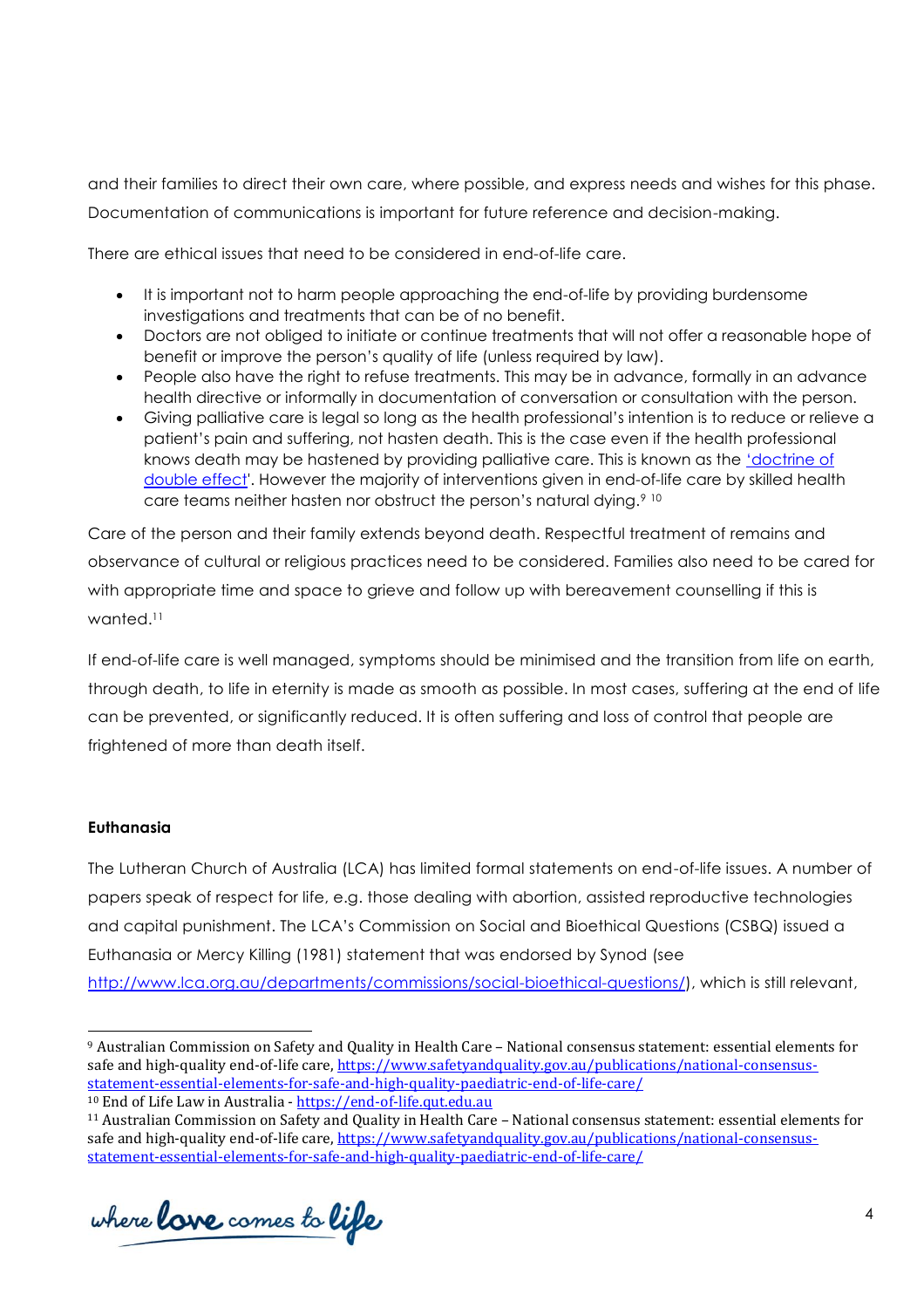but is now 35 years old and does not address recent developments in end-of-life issues such as Advance Care Directives.

The LCA upholds the CSBQ euthanasia statement. Rather than euthanasia, the church calls for greater efforts to improve and extend palliative care and other measures to reduce suffering in our society. Such measures have demonstrated productive outcomes in the management of pain and the care of those at the end of their earthly life.

# *Definition*

Euthanasia is a deliberate, intentional act of one person to end the life of another person in order to relieve that person's suffering. The term euthanasia is often used in different ways. Three of the most common are:

- Voluntary euthanasia**:** Euthanasia is performed at the request of the person whose life is ended, and that person is competent (has sufficient decision-making capacity).
- Non-voluntary euthanasia: Euthanasia is performed and the person is not competent. They are deemed to be 'suffering' by others and are not able to consent.
- Involuntary euthanasia: Euthanasia is performed and the person is competent but has not expressed the wish to die or has expressed a wish that he or she does not die. They are deemed to be 'suffering' by others.<sup>12</sup>

Physician-assisted suicide occurs where a person requests a doctor to assist them in committing suicide, for example, a doctor provides a person with a prescription to obtain a lethal dose of drugs

# *Legal issues*

l

Both euthanasia and assisted suicide are currently illegal in all Australian States and Territories, and may result in a person being charged with murder, manslaughter or assisting suicide.

If euthanasia is legalised this will raise many complex issues for both secular and church organisations. The specific details will depend on the wording of the legislation.

The majority of health organisations remain opposed to euthanasia.<sup>13</sup>

where **lave** comes to **life** 

<sup>12</sup> <https://end-of-life.qut.edu.au/about/glossary#547630>

<sup>13</sup> Australian Medical Association – Position Statement on Euthanasia and Physician Assisted Suicide 2016, [https://ama.com.au/position-statement/euthanasia-and-physician-assisted-suicide-2016;](https://ama.com.au/position-statement/euthanasia-and-physician-assisted-suicide-2016) and ANZSPM position statement – [ANZSPM Position Statement \(2013\) on The Practice of Euthanasia & Assisted Suicide](http://www.anzspm.org.au/c/anzspm?a=sendfile&ft=p&fid=1491523669&sid=)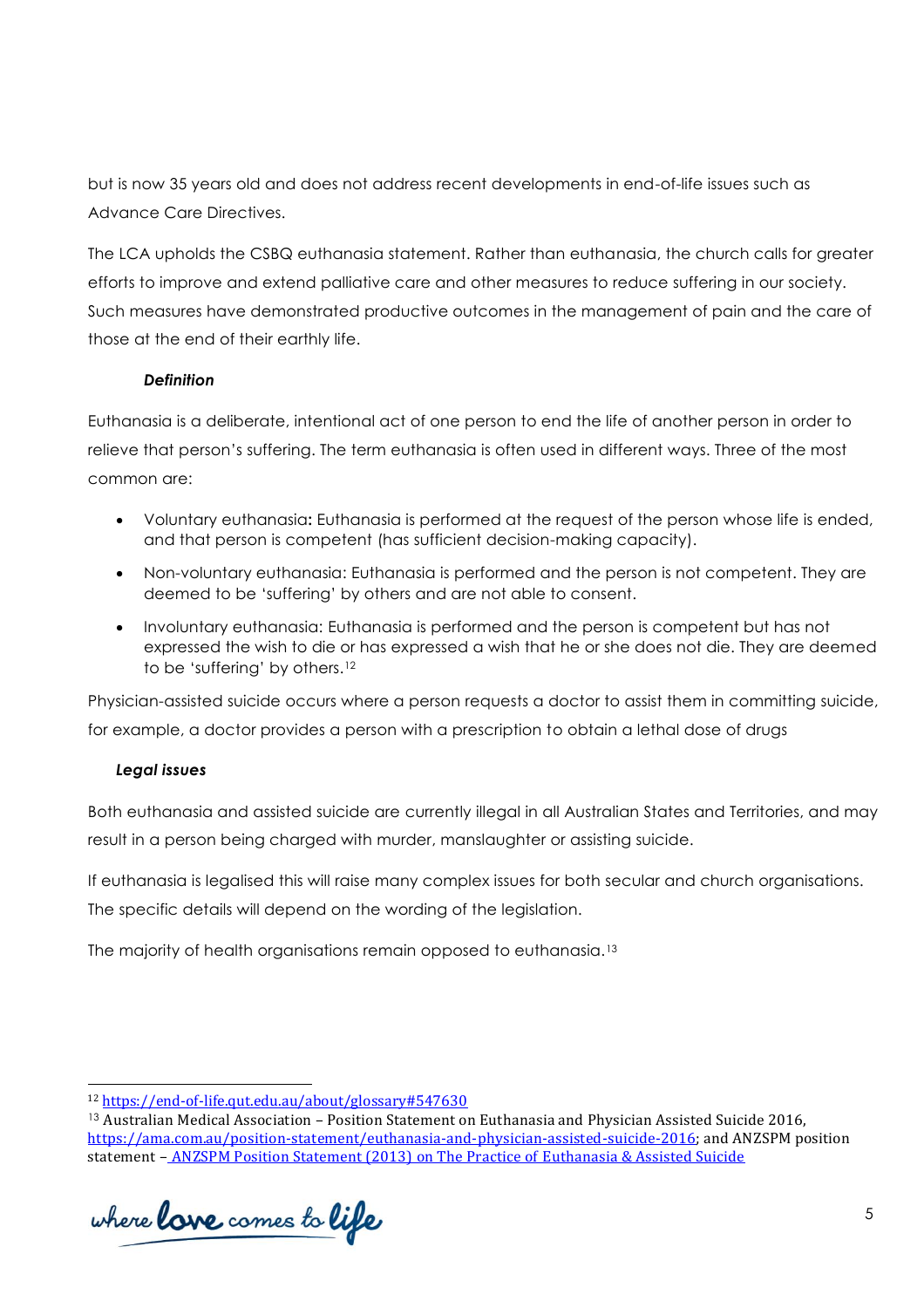### **Dr Jill Clare Seligmann MB;BS FRACGP**

# **Written on behalf of the Committee for Ministry with the Ageing (August 2017)**

*Clare is a General Practitioner with special interest in Aged Care and palliative care. She is a member of the Australian and New Zealand Society of Palliative Medicine (ANZSPM).*

The Committee for Ministry with the Ageing invites your feedback on this discussion paper via [cma@lca.org.au](mailto:cma@lca.org.au)

where love comes to life